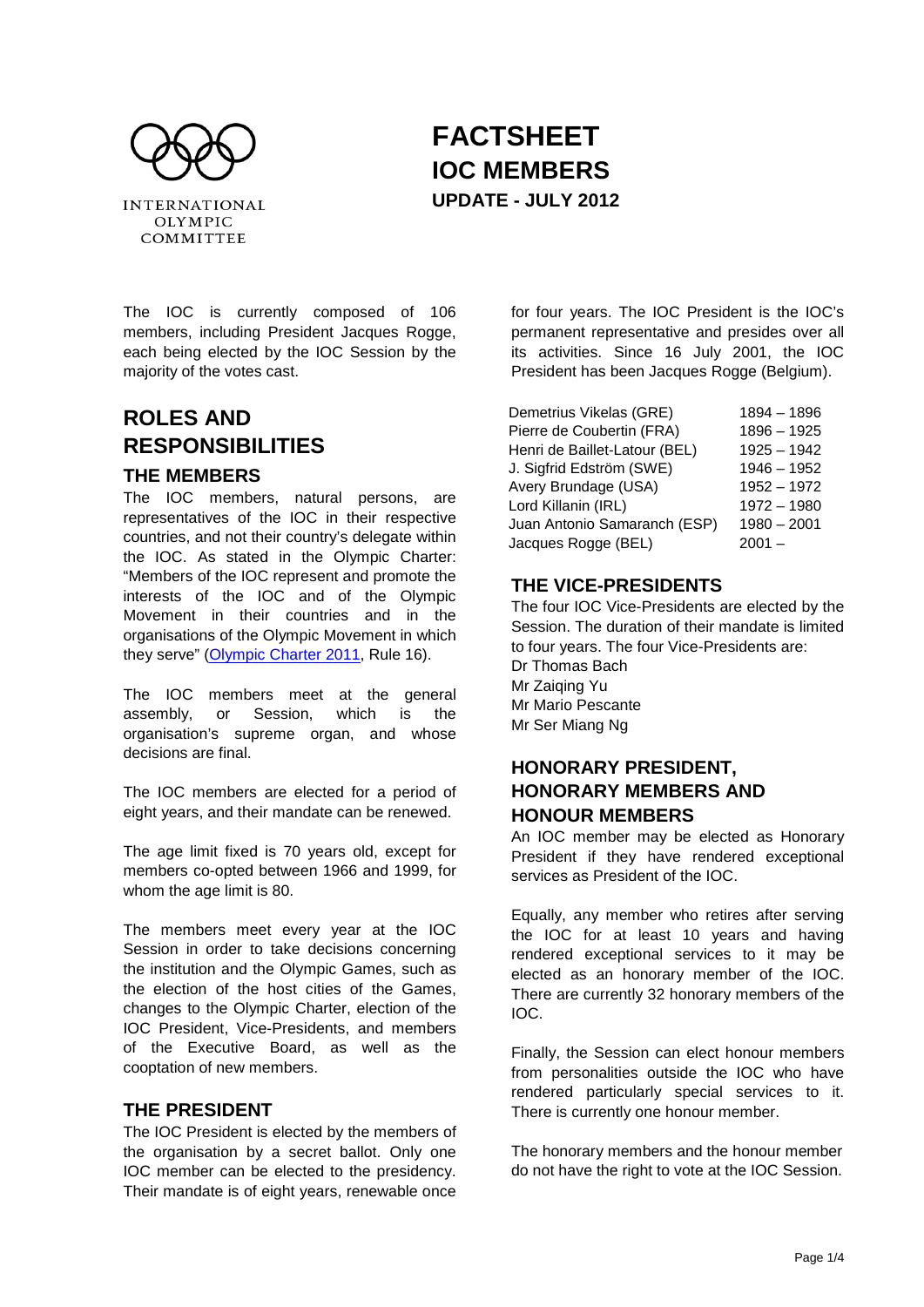

### **CURRENT COMPOSITION**

The members are elected as independent individuals, active athletes or presidents or persons with an executive or leadership function within an International Federation (IF) or National Olympic Committee (NOC).

Rule 16 of the [Olympic Charter](http://www.olympic.org/Documents/olympic_charter_en.pdf) defines the composition of the IOC, including member eligibility and numbers. For the representatives of IFs and NOCs, there can be no more than 15 members for each of these families.

The IOC members elected as active athletes are also members of the Athletes' Commission. There cannot be more than 15 of these members. The majority of the members of this Commission are elected by the athletes taking part in the Olympic Games.

#### **A SPORTING PAST**

Forty current IOC members have competed at the Olympic Games, and 20 of them have won medals.

IOC President Jacques Rogge competed in three editions of the Games in sailing (Finn – one person dinghy) (Mexico City 1968, Munich 1972 and Montreal 1976). Many other IOC members have competed in the Olympic Games and World Championships.

### **ELECTION CRITERIA FOR MEMBERS - COOPTATION**

The IOC Nominations Commission, comprising of at least one representative of the IOC Ethics Commission and one representative of the IOC Athletes' Commission, examines each candidature file and forwards them in the form of a report to the IOC Executive Board, the only competent organ to propose a candidate to the Session.

The Session is the only competent organ to elect an IOC member. The election is held by secret ballot, and the decisions are taken according to the majority of the votes cast. This type of appointment of members by members is known as cooptation.

#### **VOTING METHODS**

So that a vote can take place, the quorum is set at half the total number of IOC members, plus one. Each IOC member can cast one vote in a vote during the Session. Except in the event of a modification to the fundamental principles of Olympism or the Olympic Charter, the decisions are taken by the majority of votes cast.

## **ELECTION OF NEW MEMBERS AT THE LAST IOC SESSIONS**

The **123rd IOC Session** elected three new members: José Perurena López [\(Spain\)](http://www.olympic.org/spain), from the International Canoe Federation; individual member Gerardo Werthein [\(Argentina\)](http://www.olympic.org/argentina); and active athlete [Barbara Kendall](http://www.olympic.org/mrs-barbara-kendall-mbe) [\(New Zealand\)](http://www.olympic.org/new-zealand).

The **122nd IOC Session** held in Vancouver elected six new members from four different continents.

These were:

- HRH Prince Faisal bin Al-Hussein of Jordan (Jordan)
- Maria de la Soledad Casado Estupiñan (Spain), President of the International Triathlon Union (ITU)
- Barry John Maister (New Zealand)
- Dagmawit Girmay Berhane (Ethiopia)
- Patrick McQuaid (Ireland), President of the International Cycling Union (UCI)
- Yang Yang (China).

The **121st [IOC Session](http://www.olympic.org/en/content/The-IOC/Commissions/Olympic-Congress-2009-Commission1/121st-Session/)** elected six new members from four different continents. In other decisions, [Mario Pescante](http://www.olympic.org/en/content/The-IOC/Members/Mr-Mario-PESCANTE/) and [Ser Miang Ng](http://www.olympic.org/en/content/The-IOC/Members/Mr-Ser-Miang-NG/) became IOC Vice-Presidents, and [Craig Reedie](http://www.olympic.org/en/content/The-IOC/Members/Sir-Craig-REEDIE/) and [John Coates](http://www.olympic.org/en/content/The-IOC/Members/Mr-John-D-COATES-AC/) joined the IOC Executive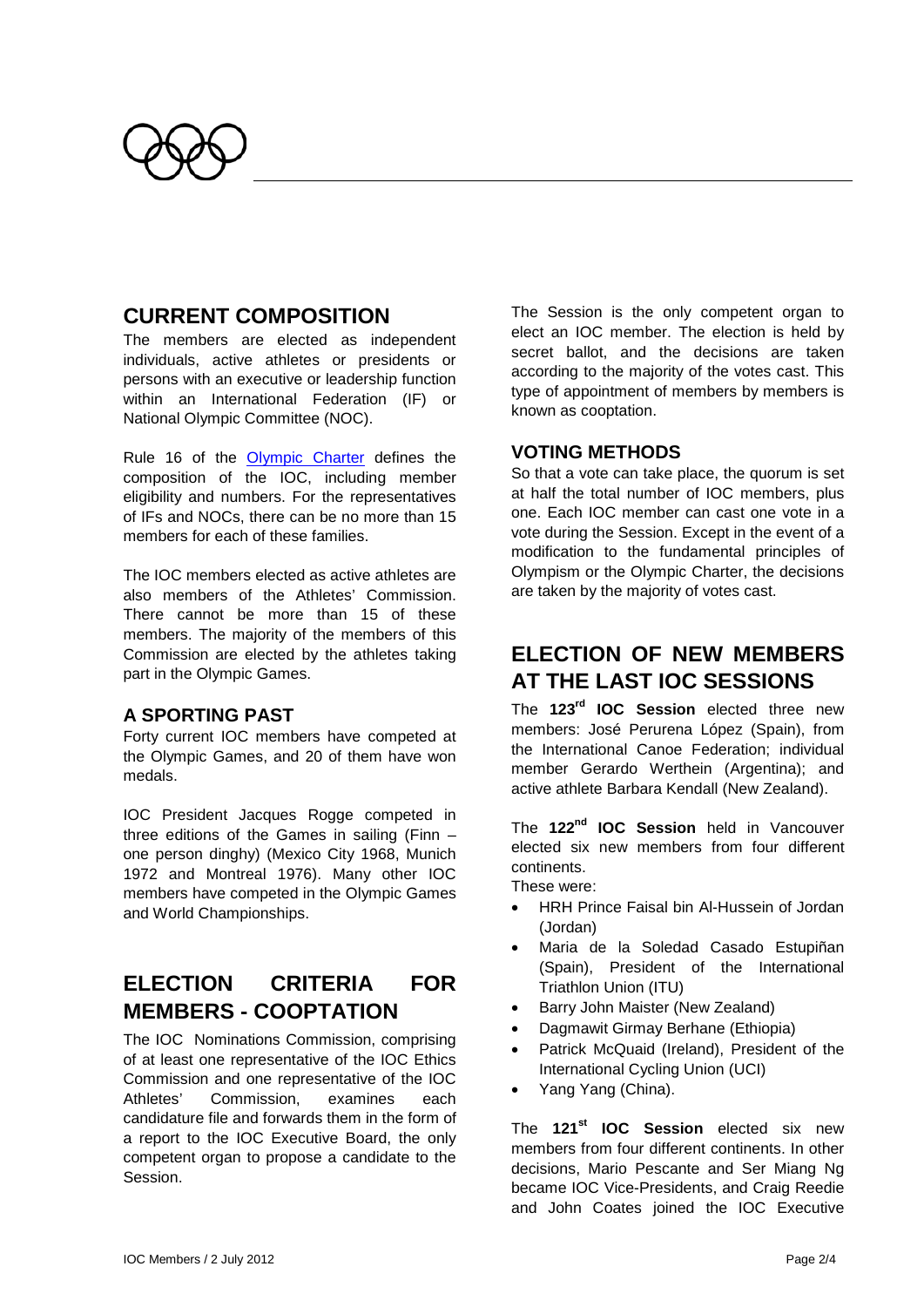

Board. The Session also elected five honorary members. Th[e new IOC members](http://www.olympic.org/Documents/Conferences_Forums_and_Events/2009_Olympic_Congress/New_members_biographies_2009.pdf) elected were:

- Richard Peterkin (St Lucia)
- HRH Frederik, the Crown Prince of **Denmark**
- Habu Ahmed Gumel (Nigeria)
- Habib Abdul Nabi Macki (Oman)
- Lydia Nsekera (Burundi)
- Göran Petersson (Sweden), President of the International Sailing Federation (ISAF)

At the **120th Session**, held in August 2008 in Beijing, two new members were elected. Sergey Bubka, Olympic champion and President of the National Olympic Committee of Ukraine, was reelected as an IOC member. His previous IOC membership was connected to his function as Chairman of the IOC Athletes' Commission. Dr Ugur Erdener, President of World Archery (WA), was elected as a new IOC member.

At the **119th Session**, four new members were elected, Gerhard Heiberg was re-elected to the Executive Board, and three members became honorary members.

- HRH Princess Haya bint Al-Hussein (United Arab Emirates), President of the International Equestrian Federation (FEI)
- Rita Subowo (Indonesia), President of the Indonesian Olympic Committee
- Patrick Baumann (Switzerland), Secretary General of the International Basketball Federation (FIBA)
- Andrés Botero (Colombia), President of the Colombian Olympic Committee.

#### **Executive Board elections**

During the **123rd Sessio**n Gunilla Lindberg was elected to the EB to replace [Gerhard Heiberg,](http://www.olympic.org/mr-gerhard-heiberg) who had reached the end of his term on the EB. Lindberg has been an IOC member since 1996. This is her second stint on the EB, after she previously served on the Board from 2000 to 2004.

During the **122nd Session**, [Thomas Bach,](http://www.olympic.org/en/content/The-IOC/Members/Mr-Thomas-BACH/) who was previously an IOC Vice-President, was reelected to this position for another four years. [Sam Ramsamy](http://www.olympic.org/en/content/The-IOC/Members/Mr-Sam-RAMSAMY/) was re-elected as an Executive Board member, also for another four years.

#### **TWO IOC HONORARY MEMBERS**

At the Durban Session, six members who ended their terms of office at the end of 2011 were granted honorary membership status as of 1 January 2012. Those members are: Phillip Walter Coles, Chiharu Igaya, Shun-ichiro Okano, Arne Ljungqvist, Antun Vrdoljak and Lassana Palenfo.

The Session in Vancouver also elected Manuela Di Centa and Kipchoge Keino, both Olympic champions, as honorary members. Manuela Di Centa, an IOC member from 1999 and elected to the Athletes' Commission at the Games in Salt Lake City in 2002, had come to the end of her term of office. She has been an IOC honorary member since 1 March 2010. Kipchoge Keino was an IOC member for 10 years, and his term of office expired at the end of 2010 due to the rules concerning age limits. He has been an honorary member since 1 January 2011.

### **ATHLETES' ELECTIONS**

The IOC Athletes' Commission election in Vancouver saw the participation of 1,965 athletes – 75.3% of all eligible voters. They submitted their voting forms in the two Olympic villages of the 2010 Games. Among the nine candidates from as many countries, they chose two different athletes from two different sports. The members, elected for a term of eight years, were:

- Adam Pengilly (Great Britain - bobsleigh)

- Angela Marie Ruggiero (USA - ice hockey)

The two were elected as IOC members. They replaced Pernilla Wiberg and Manuela Di Centa,